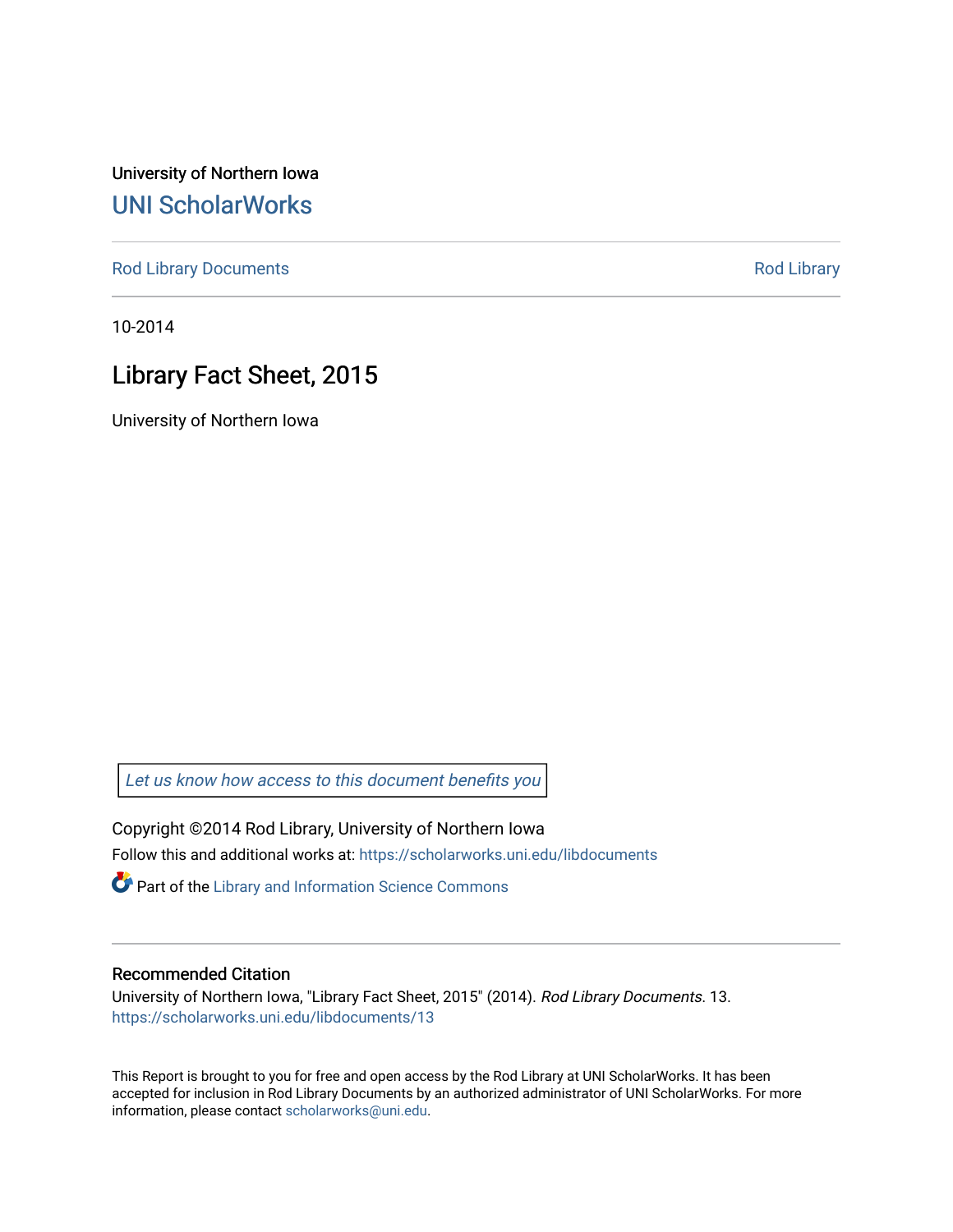## **ROD LIBRARY** UNIVERSITY OF NORTHERN IOWA **CEDAR FALLS, IOWA 50613-3675 LIBRARY FACT SHEET**

### LIBRARY HOLDINGS (as of July 1, 2014)

| 946,670<br>. 300,610 |
|----------------------|
|                      |
|                      |
|                      |
|                      |
|                      |
|                      |
|                      |
|                      |
|                      |
|                      |
|                      |
|                      |
|                      |

## **LIBRARY STAFF (2014-2015)**

| (equivalent to about 6 full-time positions) |
|---------------------------------------------|

### LIBRARY HOURS / FALL AND SPRING SEMESTERS 2014-2015

Library closes or operates reduced hours during vacations and interims. Summer session schedule is somewhat reduced. Some special units are open fewer hours than the main facility, while others are open during all listed hours, but are not always staffed.